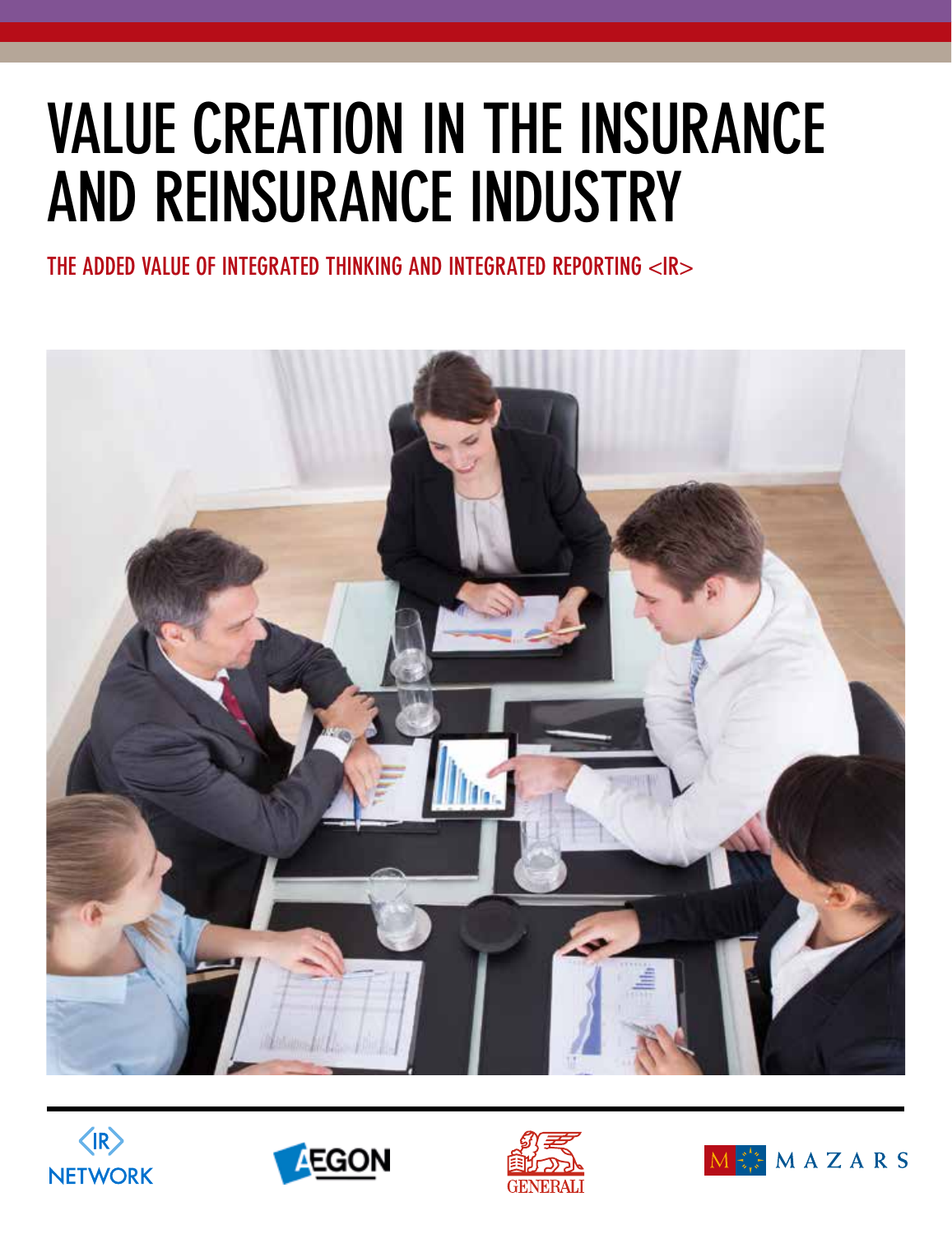# TABLE OF CONTENTS

| <b>FOREWORD</b>                                                                     | 3  |
|-------------------------------------------------------------------------------------|----|
| INTRODUCTION                                                                        | 4  |
| 1. INSURANCE INDUSTRY LANDSCAPE: MATERIAL CHALLENGES AND FUTURE OUTLOOK             | 5  |
| 2. INVESTORS' VIEW ON INTEGRATED REPORTING                                          | 8  |
| 3. HOW DOES <ir> HELP INSURERS AND REINSURERS TO DRAW A CLEAR PICTURE</ir>          |    |
| OF VALUE CREATION IN THE MEDIUM AND LONG-TERM?                                      | 10 |
| 4. RETURNS OF EXPERIENCE: THE VALUE OF INTEGRATED THINKING AND INTEGRATED REPORTING | 15 |
| 5. < IR > INSURANCE NETWORK                                                         | 18 |
| APPENDICES                                                                          | 19 |
|                                                                                     |    |

The <IR> Insurance Network is coordinated by the lead organizations with input from insurers and reinsurers from a range of countries. This paper reflects the collective views of <IR> Insurance Network participants, not necessarily those of their organizations, the IIRC or MAZARS. Industry trends, risks and opportunities detailed in this document are only examples for the purpose of this document. Although the greatest possible care has been taken with this publication, there is always the possibility that certain information may become out of date or no longer be correct after publication. Neither publisher, lead organizations nor <IR> Insurance Network participants can therefore be held liable for loss caused to any person who acts, or refrains from acting, in reliance on the material in this publication, whether such loss is caused by negligence or otherwise.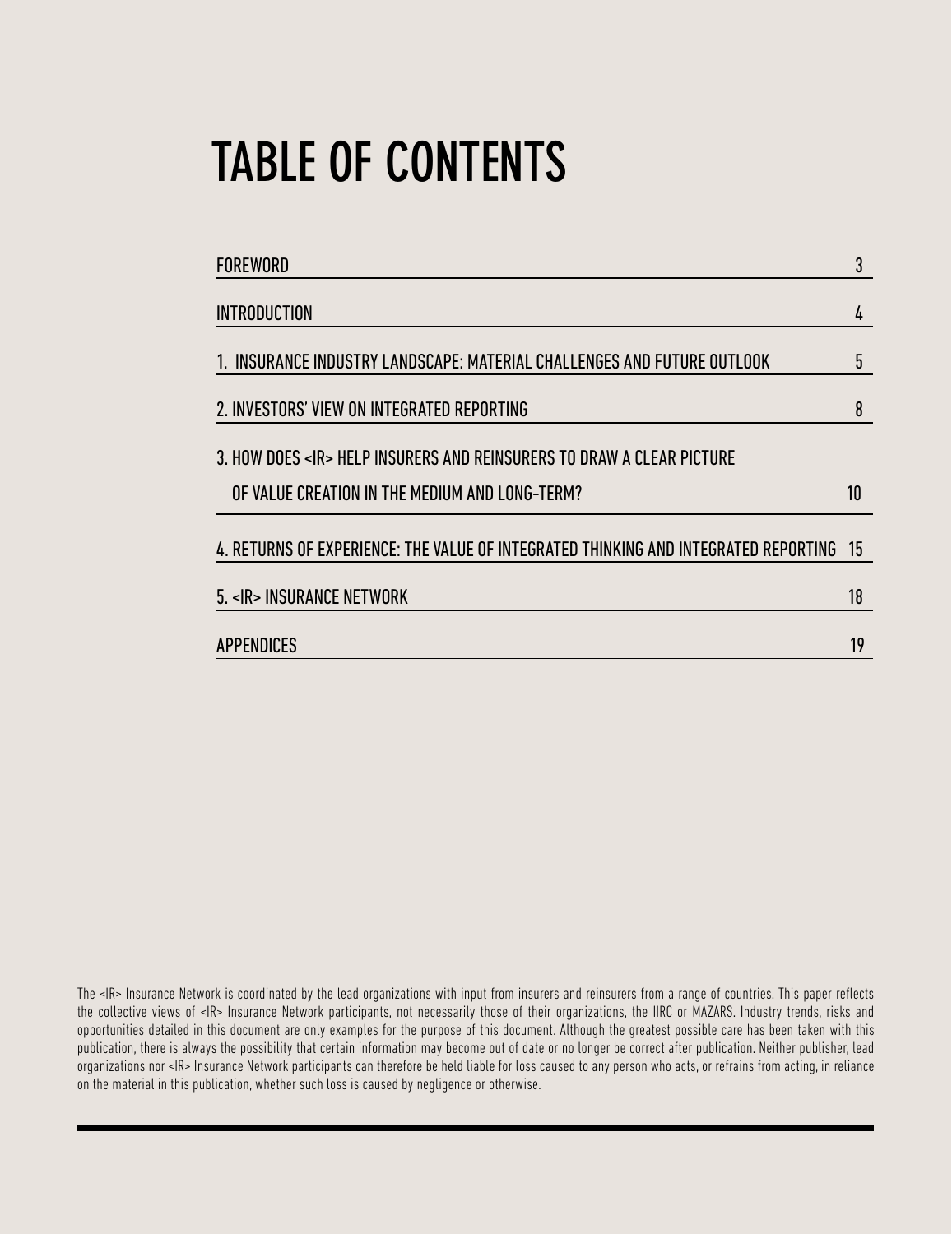

## FOREWORD **Paul Druckman,**  CEO, International Integrated Reporting Council

Integrated Reporting <IR> is gaining momentum<br>Integrated the world. Governments and regulators ntegrated Reporting <IR> is gaining momentum are starting to listen and are taking action to remove regulatory barriers, and embed systems of governance and reporting that will enable integrated reporting and thinking to become mainstream.

The call from the market is loud and clear, with networks of businesses coming together in countries such Australia, Brazil, Germany, India, Italy, Japan, Singapore, South Africa and the UK to explore the opportunities and challenges of adopting <IR>.

Participants in these <IR> networks are leading the way in adopting <IR>, with positive effects not just on the way they report, but on the way they think and act. The <IR> Insurance Network, under the lead of Mazars, with Aegon and Generali, brings together insurers and reinsurers, enabling them to focus together on the aspects of applying <IR> particularly relevant to the industry.

This extends the work of our flagship programme, the <IR> Business Network, for businesses from sectors that are committed to lead the way with the adoption of <IR>, and to ensure the market relevance of the International <IR> Framework.

We are confident that the mainstream adoption of <IR> will contribute towards aligning capital allocation and corporate behaviour to wider goals of financial stability and sustainable development. We encourage companies to share their experiences of implementing <IR> through international networks in order to bring the benefits of <IR> to more businesses around the world.

We are very grateful to Mazars, Aegon and Generali for leading the <IR> Insurance Network and look forward to more organizations joining in the future.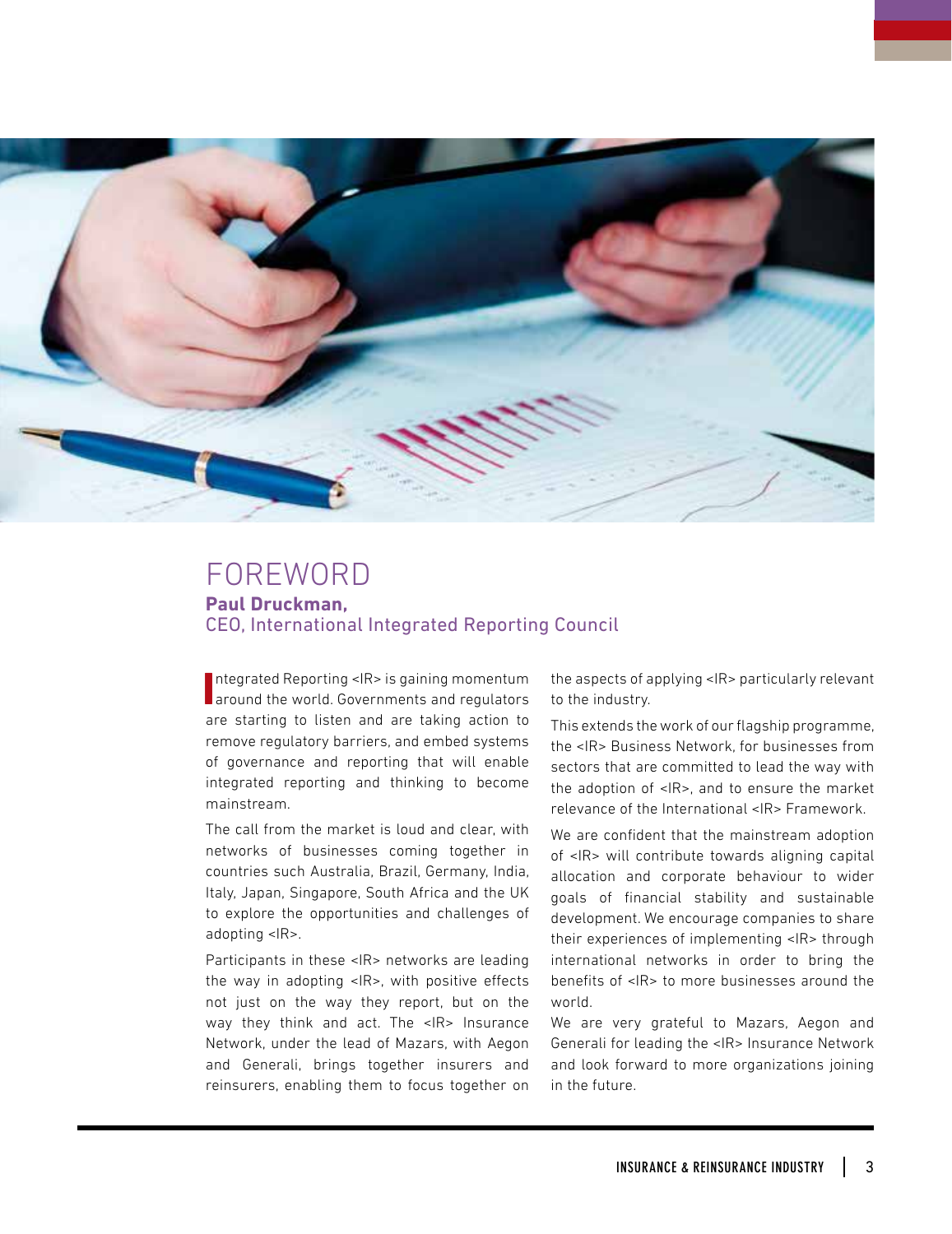# INTRODUCTION

This publication aims to provide concise<br>but practical insights on how Integrated This publication aims to provide concise Thinking and Integrated Reporting <IR> can help insurance and reinsurance companies in creating value for their stakeholders.

The document is not meant to be exhaustive: each reporter is free to adapt the guiding principles detailed in the International <IR> Framework according to its own specificities. Moreover, for a more detail-oriented approach, the documents released by the IIRC and the Integrated Reports issued by the adopters of the International <IR> Framework can be used as references *(see Chapter 5)*.

An overview on <IR> is provided, starting with the analysis of the mega-trends affecting the insurance industry and investors' expectations of corporate reporting, defining how insurers and reinsurers can use <IR> to communicate on these trends and finally sharing the thoughts and opinions of professionals about this revolutionary type of reporting.

This document is the result of regular conference calls with <IR> Insurance Network participants held between November 2014 and January 2015. Interviews have also been conducted with two mainstream and four ESG investors and analysts in order to gather their opinion on current publications and frame their expectations on Integrated Reporting and Integrated Reports in the insurance industry.

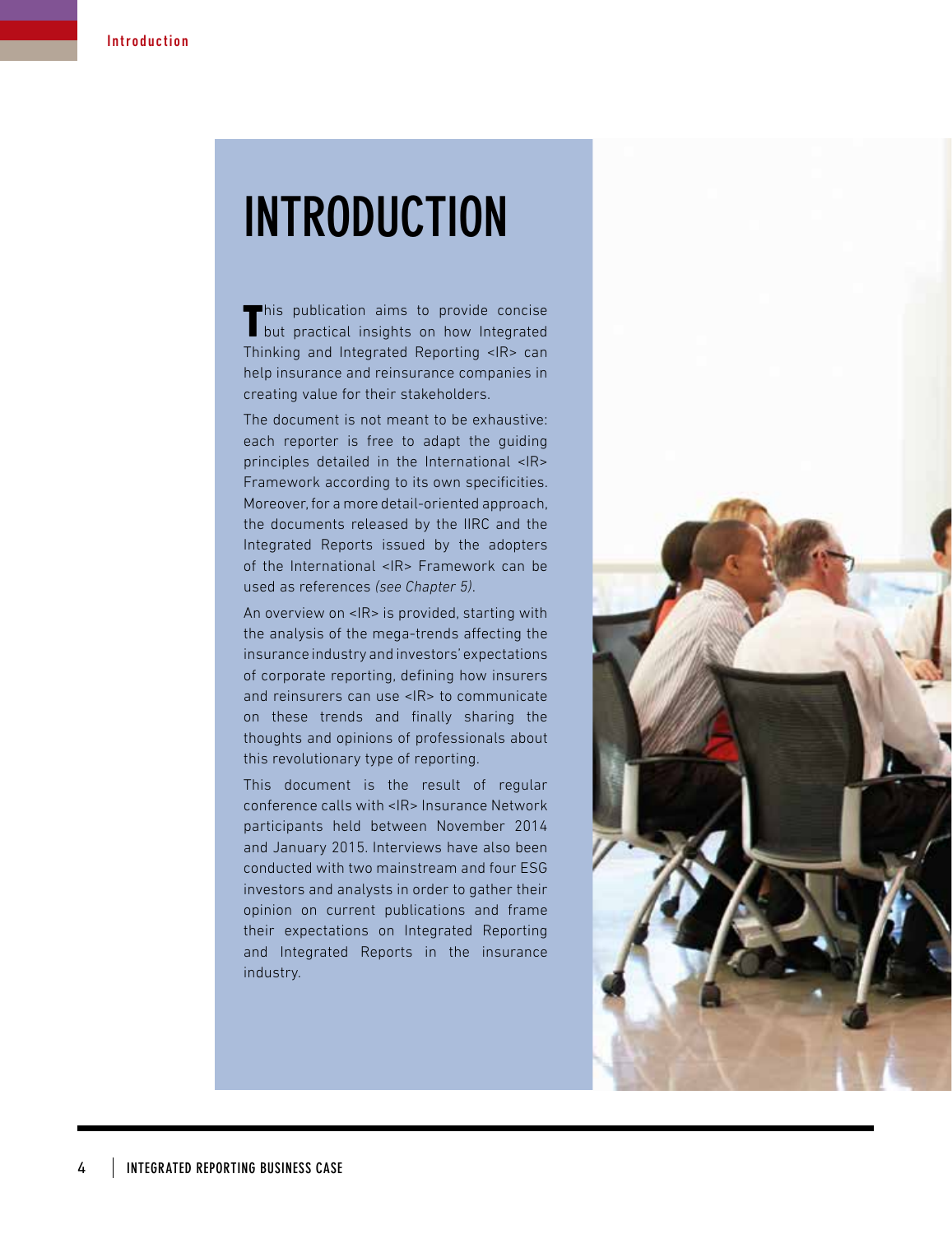# 1. INSURANCE INDUSTRY LANDSCAPE: MATERIAL CHALLENGES AND FUTURE OUTLOOK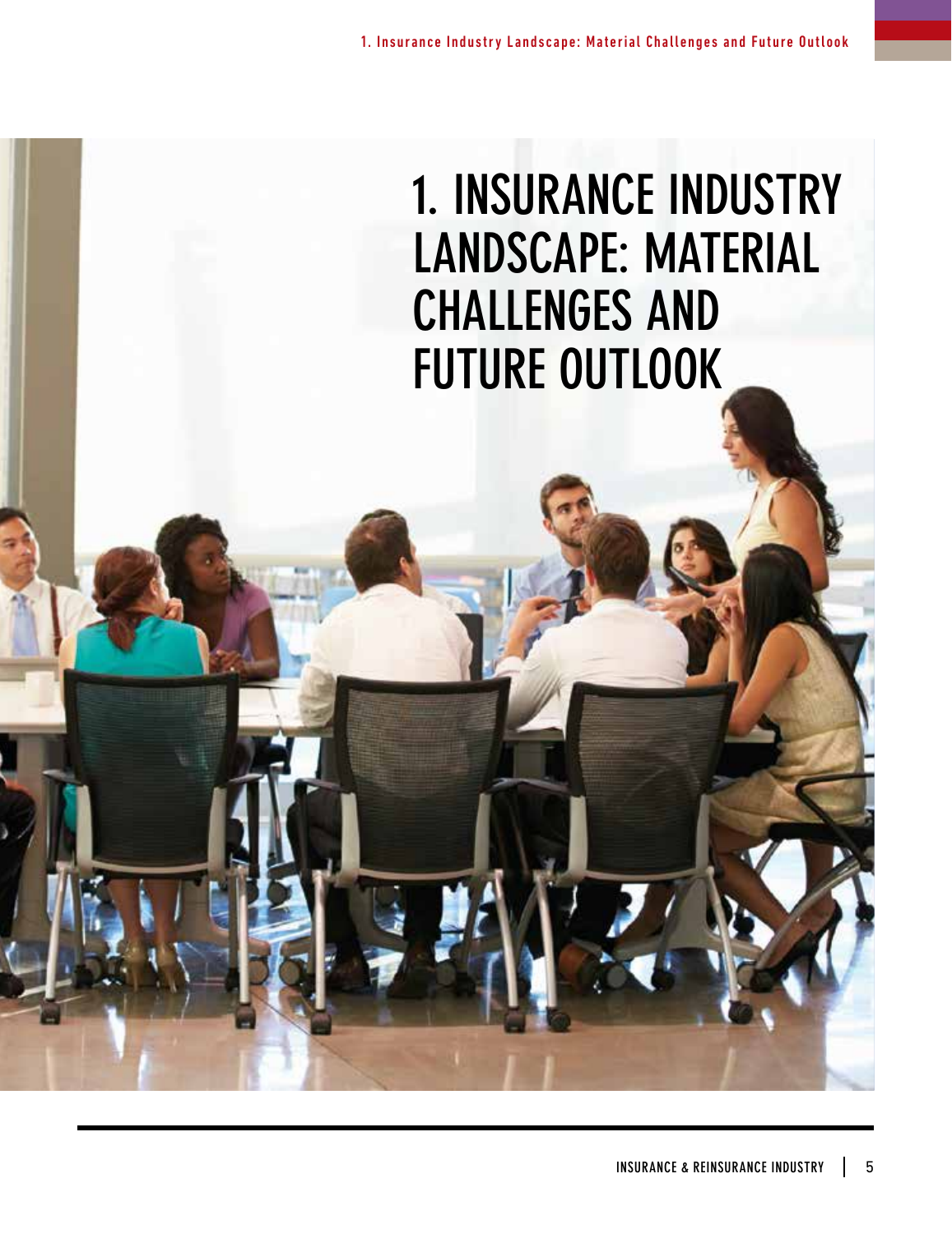T he insurance and reinsurance industry faces specific challenges - the increasing burden of regulations, Solvency II requirements, economic uncertainty, demographic shifts, climate change, medical innovation, digitalization, etc. - that need to be effectively addressed to meet competitive pressures and take advantage of opportunities to achieve sustainable growth. In the near future, insurers and reinsurers will be dealing with significant business model evolutions impacting all their business lines (life and savings, property & casualty, asset management, etc.) and each step of their value chain as well as their internal expertise and external partnerships.

An Integrated Report provides a clear and comprehensive representation on how these challenges and opportunities impact the strategy approved by governance bodies and implemented by the company. By including insights on the challenges they are facing and how they can more effectively manage their operations, risks and opportunities, insurers and reinsurers can provide an holistic vision on their value creation process and their use of capitals.

The <IR> Insurance Network considers that the following material challenges and trends are applicable to the insurance industry, even if some of them might not be specific to the industry:

#### Emerging trends

- Global aging and demographic shifts
- New risks faced by clients to cover (technological, industrial, information technology risks, etc.)
- Climate change adaptation and risk financing
- Fraud/corruption risk
- New customers behaviors
- Technical and scientific advances

#### SUSTAINABILITY AND corporate responsibility

- Environmental, Social and Governance (ESG) impacts of investments
- Restoring employees and customers trust • Supporting community by paying fair taxes

#### Political and regulatory evolutions

- Regulations (e.g. Solvency II, IFRS, SIFI, Grenelle II)
- Strengthening of trading restrictions (with controversial companies or countries)
- Local superposition of laws with global, European, US, etc. regulations

#### Economic uncertainty

- Emerging and growth markets
- Product performance in context of low growth, low interest rates, etc.
- Less yield from public sector and government debt financing (need to diversify investments)
- Intermediation / Outsourcing / Relocation of activities in countries with lower social costs
- Financial market volatility

#### Operational challenges

- Digitalization and big data
- New competitors due to digitalization
- Lowering of prices and margin due to new competitors
- Data security and data privacy
- Reinvention of customer service
- Adequate skilled employees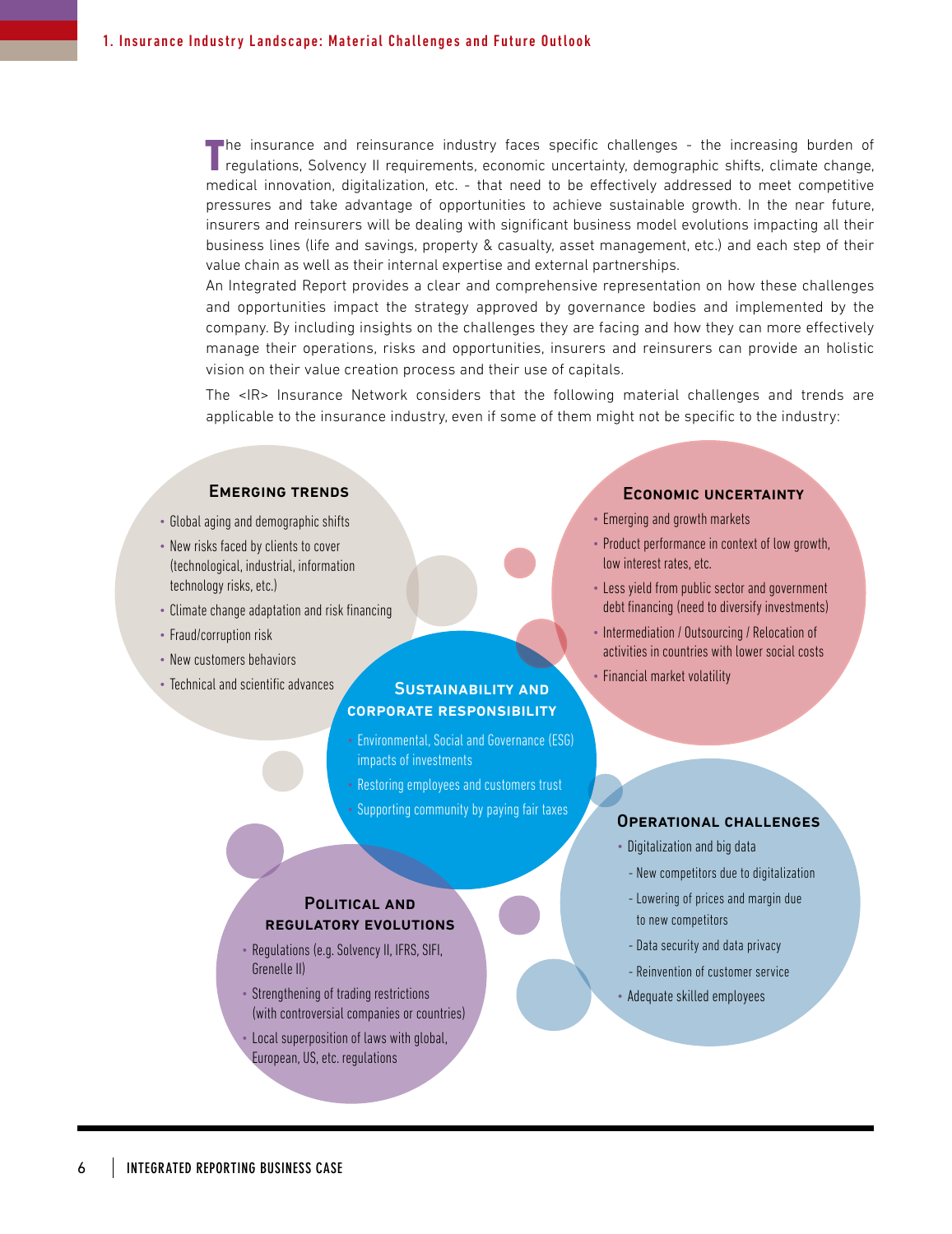For the five categories defined, the Integrated Report identifies and communicates the full range of financial and other factors that materially affect the ability of insurers and reinsurers to create value over the short, medium and long-term. Effective Integrated Reporting requires Integrated Thinking and decision making based on information that is broader, more interconnected and more forward-looking than traditional external environment analysis.

By connecting risks, reporters provide a new holistic perspective of their business environment and future outlook. The following examples illustrate this:

#### Emerging trends

In addition to traditional risks identification and management, it is the insurers' role to anticipate emerging risks related to major social, environmental and economic trends, perceived to be potentially significant but whose potential for harm or loss is not fully known. Comprehension, anticipation and adaptation to those risks are at the heart of the insurer's business because they represent significant innovation opportunities and also impact operations.

#### Economic uncertainty

As the insurance industry emerges from financial turmoil and economic uncertainty, complex challenges still lie ahead for insurers operating in mature economies with weak economic growth and low interest rates. In developing geographies, inflation, substantial catastrophe exposures and currency exchange rate volatility represent the main risks to tackle. Therefore, insurers must retool their investment strategies to increase investment yields and be adequately compensated for increased risks added to the portfolio. The economic uncertainty is also linked to operational risks as insurers will have to seek operational efficiencies (new products and new distribution channels due to digitalization, widening of their geographical presence to new emerging countries, etc.).

#### Political and regulatory evolutions

As insurance regulations all over the world increase in number and complexity, insurers and reinsurers must adopt the principles underlying these regulatory developments, such as solvency management, risk management and customer protection. In addition to that, local and regional regulations can affect reputational risks as their prudential soundness and ethical behaviors in the conduct of insurance and reinsurance businesses are scrutinized by different stakeholders. For global insurers, those risks are not only connected to operational risks but also with economic challenges as they need to fulfill additional capital requirements, propose recovery and resolution plans and meet increased reporting requirements, all of which adding cost in a fierce competitive environment.

#### Operational challenges

Operational failures resulting from inadequate processes, people and systems or from external events directly impact customers and business partners' satisfaction as well as the ability of the company to be compliant with local and international regulations. If the ever-increasing volume of internal data combined with external data from social media and mobile devices can help insurers gain a deeper understanding of customers and emerging risks, regulators are addressing clients' data protection rights by strengthening regulations.

#### Sustainability and corporate responsibility

As in other industries, stakeholders' concerns as to how human, social and environmental issues are integrated in business operations impact their purchasing behaviors. Insurers and reinsurers develop new investment strategies, products and policies including ESG considerations and increasing transparency on their contribution to the economy. In the continuing low interest rate environment, insurers and reinsurers have a key role to play to finance the economy and therefore support local communities.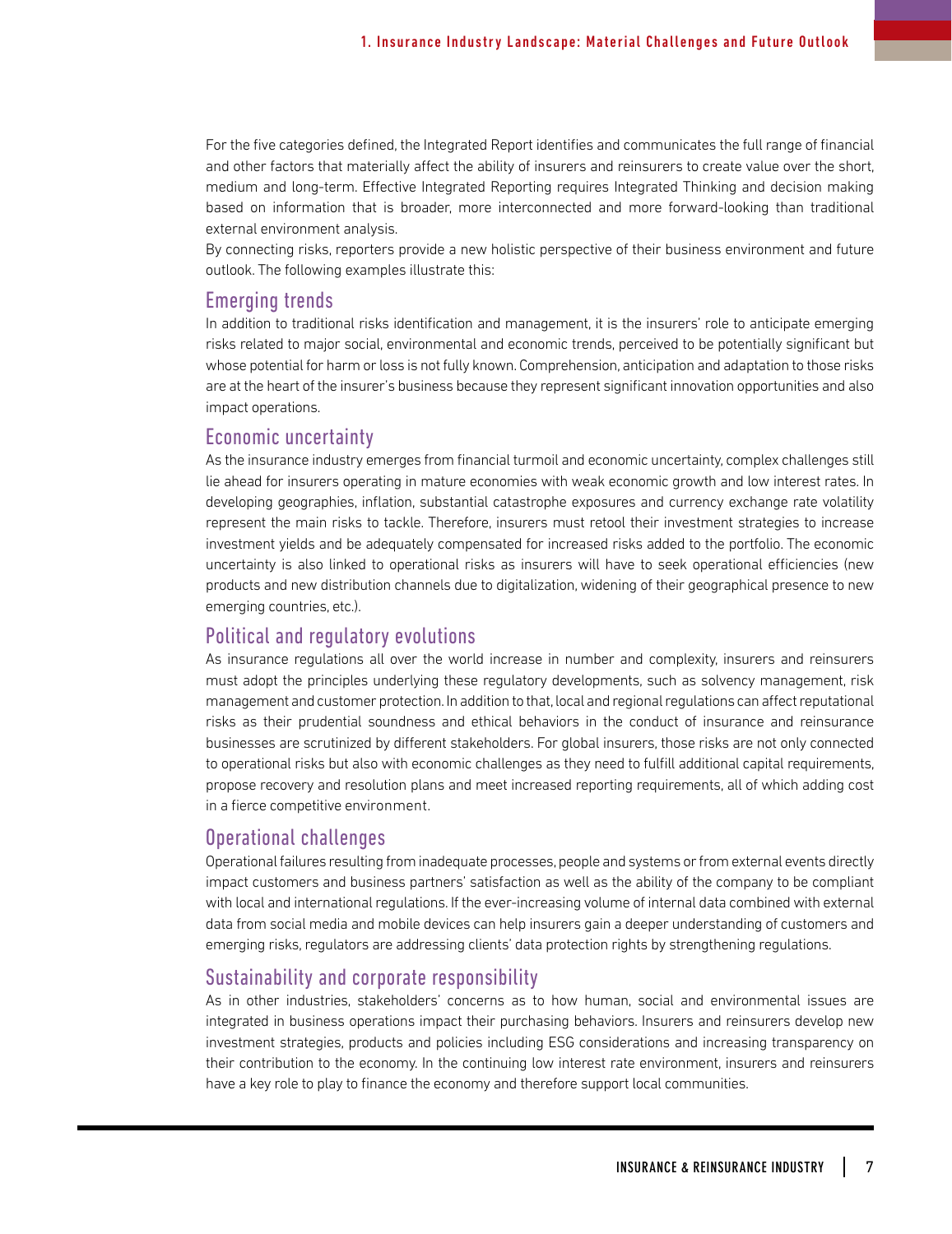

# 2. INVESTORS' VIEW ON INTEGRATED REPORTING

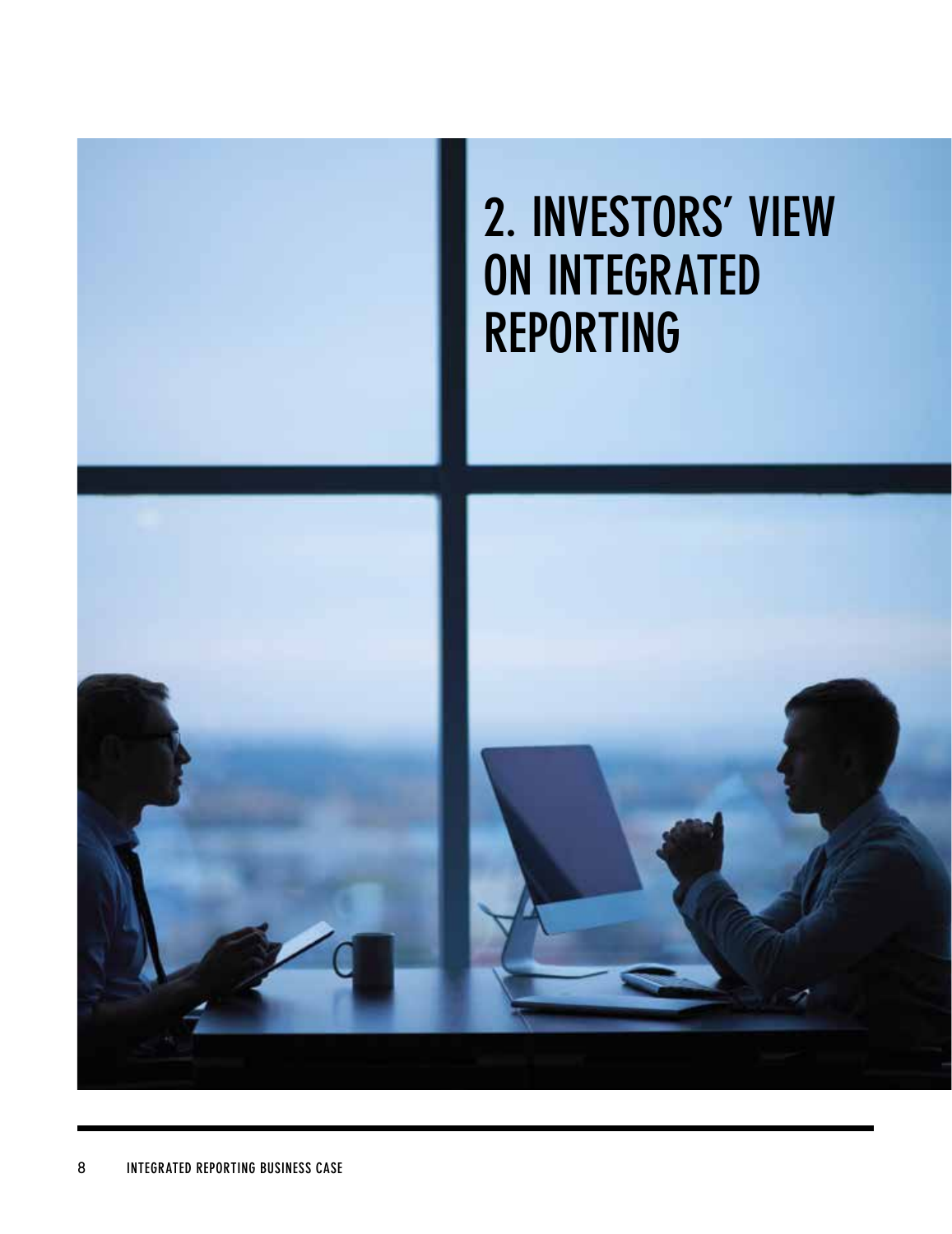**A** eporting adequately on the performance of an insurance company is critical not only to customers **Nand beneficiaries** of insurance services but also to investors as this enables them to make informed judgment. This judgment is a key to insurance companies' ability to attract financial capital. Even though investors mentioned that the companies in the insurance industry are among the best reporters (e.g. on description of regulatory impacts, industry disruption and financial reporting), several areas of improvement in current reporting practices have been identified during the interviews.

First, investors judge the information disclosed by insurance companies as more descriptive than strategic, in particular on Corporate Social Responsibility (CSR) policies. Even though CSR topics are becoming more and more detailed in insurers' existing reports (annual or sustainability), they are still not adequately integrated with their whole performance. Also, companies focus on specific themes with quantitative performance indicators and do not sufficiently present their strategy in the form of long-term impacts on the business models.

Moreover, investors indicate that current reporting practices are lacking transparency on risk management: in particular, the risks linked to geographical locations and the impact of long-term trends such as climate change are not fully developed. On this matter, investors also highlight the fact that Integrated Reporting could help them to better characterize insurers' business models and long-term strategy, thus leading to a more accurate valuation. An integrated approach on capitals used would also increase investors' willingness to invest in the industry.

Investors broadly agreed on the trends identified by the <IR>Insurance Network. However, some trends such as economic uncertainty are wide and will have to be specifically developed by the companies in relation to their activity (e.g. impact of low interest rate on regulatory scrutiny on insurer's commissions or earnings vulnerability regarding bond yields and currency moves). No particular trend appeared more material than another to the investors: this supports the importance of a materiality analysis involving internal and external stakeholders and being transparent to the reader.

Lastly, investors appeared to be very interested by the opportunities linked to the trends: clear communication on how opportunities are integrated and exploited within the insurers' long-term strategy will then allow them to judge the future performance of the company and help them in their valuation.

# Stéphan<br>
Head of<br>
Kepler C<br>
"It is imp

#### **Stéphane Voisin**

Head of Sustainability Research & Responsible Investment at Kepler Cheuvreux

"It is important for insurers to communicate on the dichotomy between the need to cope with different variables having severe impacts in the short term and the necessity to manage assets over the long-term."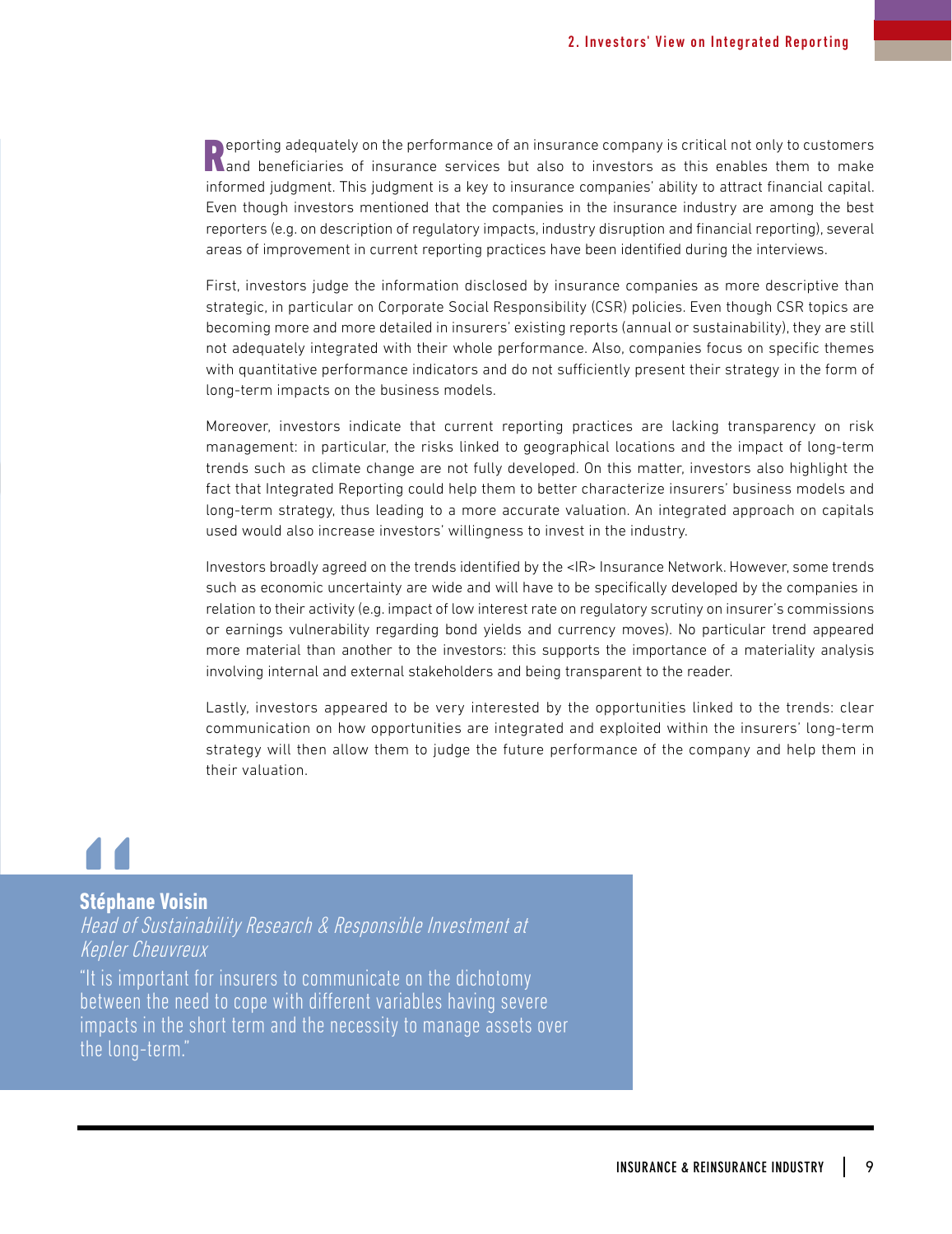# 3. HOW DOES <IR> HELP INSURERS AND REINSURERS TO DRAW A CLEAR PICTURE OF VALUE CREATION IN THE MEDIUM AND LONG-TERM?

900 1000

 $\overline{11}$ 

200

800.00 700.00

> **Sab Fat LOO DE**

900 1000 1100 1200 1300 1400 1500

400 500 600 700 800

35%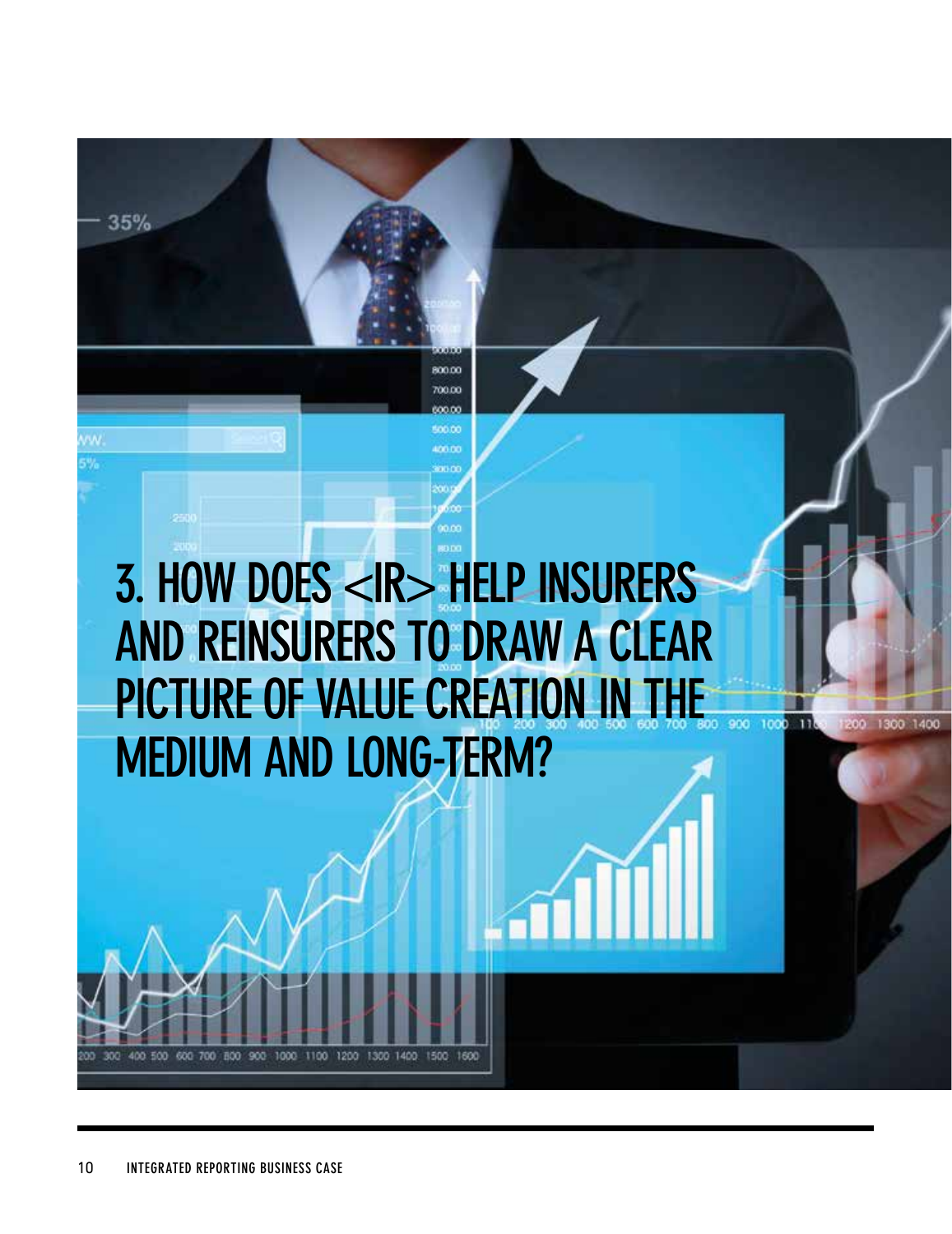According to the International <IR> Framework, Integrated Reporting is founded on Integrated Thinking which is defined as the active consideration by an organization of the relationships between its various operating and functional units and the capitals that the organization uses or affects. It takes into account the connectivity and interdependencies between the range of factors that affect an organization's ability to create value over time.

An Integrated Report is a concise communication about how an organization's strategy, governance, performance and prospects, in the context of its external environment, lead to value creation in the short, medium and long-term.

Thus, in a highly competitive financial market, being clear about how they capture opportunities and manage risks is useful for insurers and reinsurers to highlight their unique value proposition. Integrated Reporting is a powerful tool to secure their access to all capitals by maintaining or developing a trusted relationship with their main stakeholders based on transparent and accurate financial and non-financial dialogue and metrics.

### A. Describe the impacts of the industry challenges and trends on insurers' business model and value creation process

Material challenges and trends the insurance industry currently face have a deep impact on companies' business models, value creation and decision making process. Social and environmental evolutions like those described above deeply impact on insurers' strategy and operations.

Integrated Reporting better explains how these trends impact insurers' business models not only over the next reporting period but also in the long-term.

Therefore, reporters should clearly split long-term structural evolutions that are material from shortterm events, allowing investors and other stakeholders to better assess their impacts on the value creation process and the strategic levers defined by the governance bodies (Board and management).

#### **How one material trend impacts the business model: digitalization and big data**

While insurers understand that digitalization deeply impacts their business model, only a few of them present how fast and how fundamentally the business is changing. In a recent McKinsey survey on the digital practices of more than 30 leading U.S. and European P&C and life insurers, 39% had not articulated a digital strategy across the customer decision journey at all. Nevertheless, opportunities are vast and offer a robust source of value creation.

Digitalization is a technical and social trend that reshapes the way people, technical devices and business interact and exchange data. Thus the digital economy drives changes to business models originating from technical innovations and new customer expectations. For insurers and reinsurers, this will support real-time analytics and much better customer segmentation, individualized products, adapted pricing, and more selective underwriting decisions.

Accompanying these changes, the concept of big data emerged from the difficulty to visualize, manipulate and manage large amounts of data due to the limitations of computer systems and software. More broadly, data management presents four main challenges: controlling volume, variety, velocity and privacy. On the other hand, big data, advanced analytical tools and techniques are already boosting operational performance significantly. Some companies, for example, have generated an increase of 5 to 15 percentage points in the placement rate, which measures how many people purchase a policy after beginning the application process. Other companies have reduced the length of the application process from weeks to hours.

Four impacts can be identified: the change in the customer service, the change in the products developed, the impact on the information system and the impact on operational performance. See next page.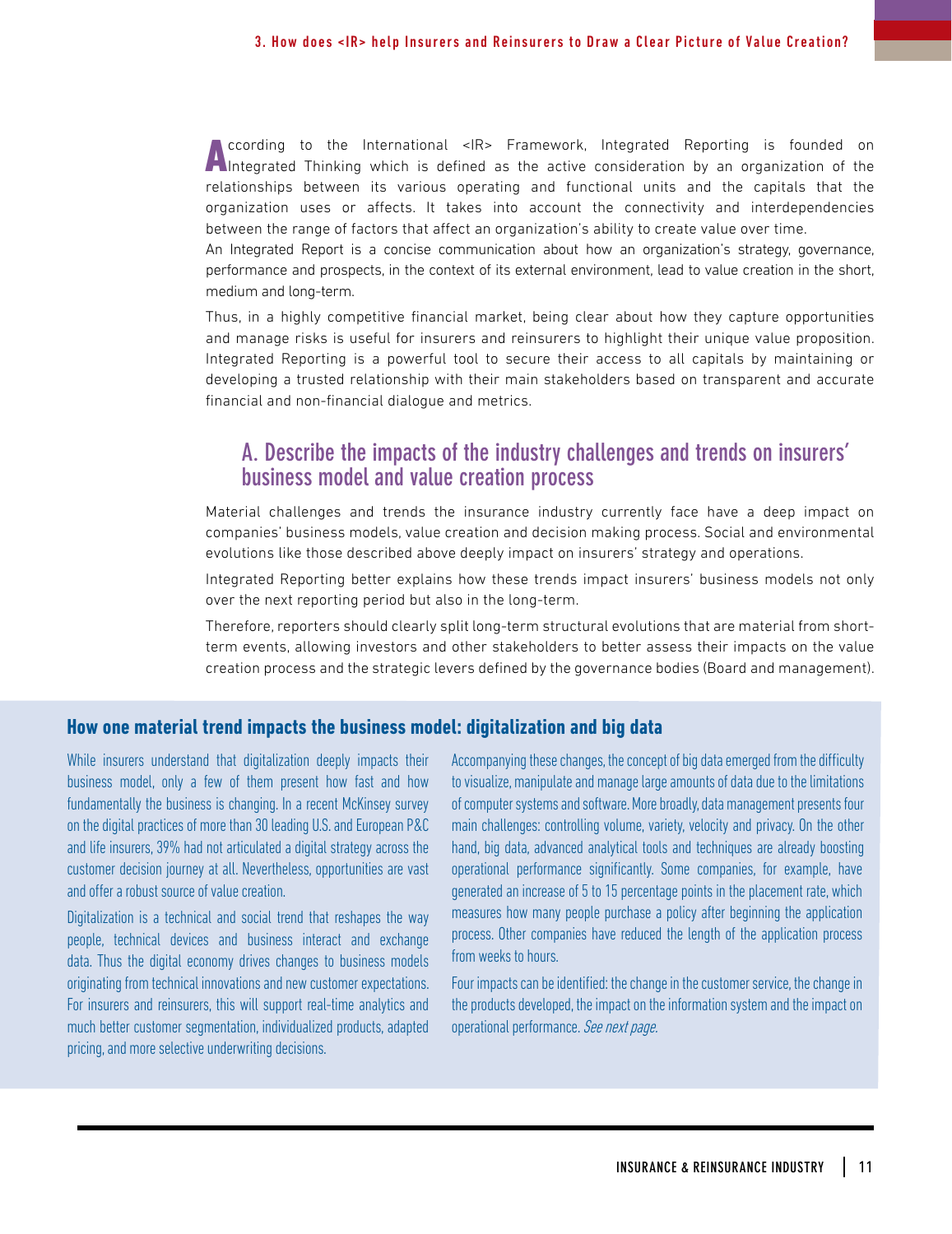#### Provides a consistent customer experience across brands, products and channels

- The boundaries between buying online and offline are quickly fading
- Customers expect access to products and services across a wide variety of contact points at all times
- More direct sales (no brokers), lower costs and better prices

#### Requires robust information systems and management

• Data privacy is crucial in all customer and employees dealings and has gained in importance with increasing digitalization

# **DIGITALIZ**

#### Is used to extend products and services

- Intensified contact with customers to provide them with knowledge and services, when and where they are most relevant for them
- Expanding analytics capabilities beyond pricing
- Creation of new products to cover new needs linked to digitalization (protection against hacking)

#### Improves insurance companies **PERFORMANCE**

- Use of data, both big and small, internal and external, along with analytics, to develop insights that drive business decisions
- Through optimized processes on services with higher added-value
- Better analysis of reputational risks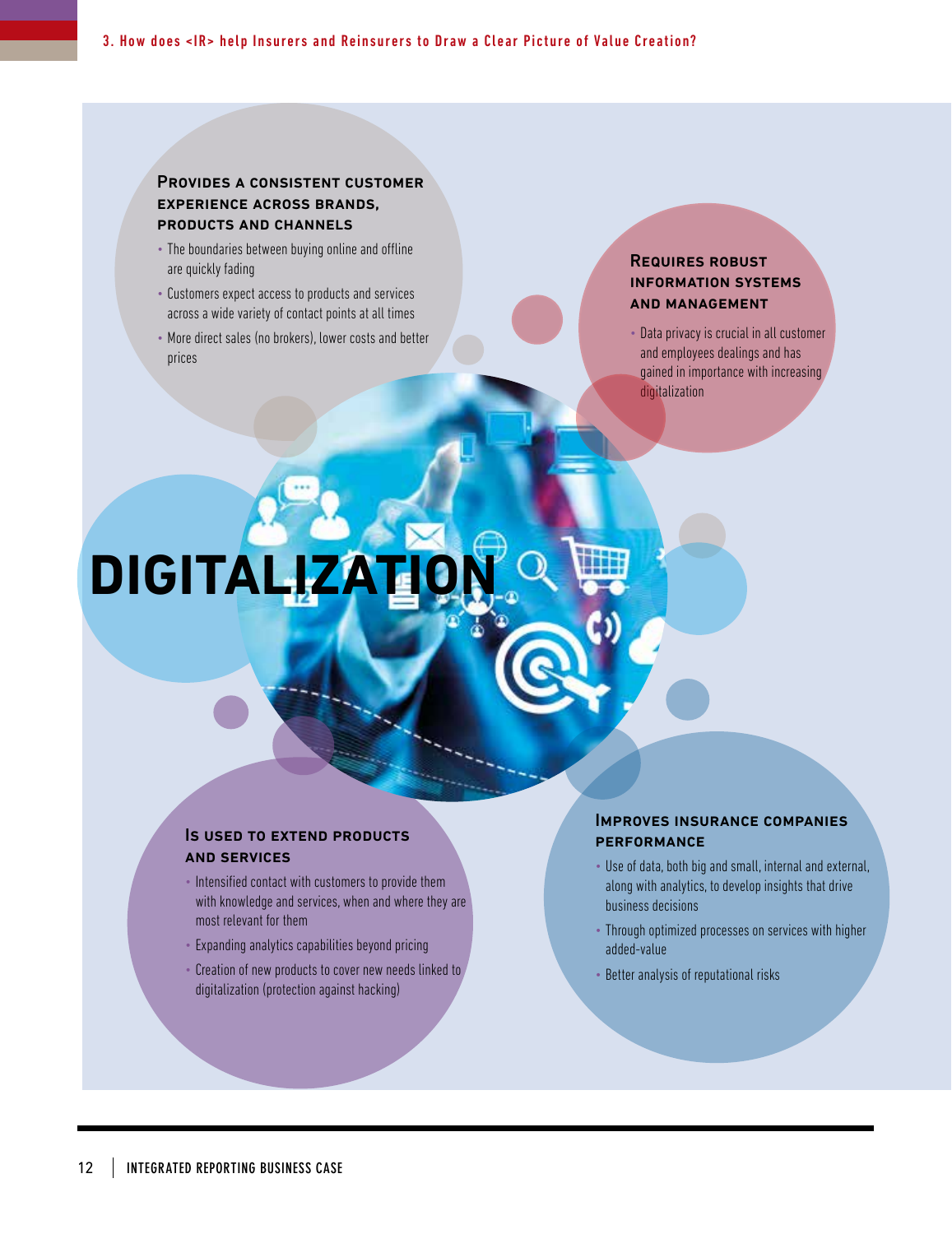## B. Better connect risks and opportunities to provide a holistic and integrated approach to insurers' risks and opportunities management

Integrated Thinking and Reporting consist of a holistic approach enabling the company to highlight the connectivity between a range of information including risks and opportunities. Providing insights on future outlooks maybe thought of as risky, but businesses that fail to look forward will almost certainly be left behind in an increasingly competitive and globalized industry.

The essential value of Integrated Thinking goes beyond the description of the top ten risks and opportunities that will modify the industry landscape in the next years. It provides information on how insurers' and reinsurers' governance bodies create realistic, fact-based and achievable business plans by integrating risk modeling and how risks management feeds into strategic decision-making.

#### **How insurers and reinsurers manage risks and opportunities related to digitalization and big data**

The digitalization and big data initiatives in the insurance industry are growing faster than in other industries. All activities from front to back offices are impacted by these megatrends as they enable companies to develop new products and enhance existing ones, modify distribution channels and the customer experience.

Although companies genuinely modernize and simplify their IT systems and expand their digital footprint, boards face a large number of constraints, including industry regulation, legacy systems, limited financial and talent resources, unaccommodating organizational cultures, and data security requirements.

| <b>MAIN RISKS &amp;</b><br><b>OPPORTUNITIES OF</b><br><b>DIGITALIZATION &amp; BIG DATA</b> | <b>RISKS &amp; OPPORTUNITIES IMPACTS</b><br><b>ON BUSINESS MODEL</b>                                                                    | <b>EXAMPLES OF RISKS MITIGATION</b><br><b>OPPORTUNITIES LEVERAGE</b>                                 |
|--------------------------------------------------------------------------------------------|-----------------------------------------------------------------------------------------------------------------------------------------|------------------------------------------------------------------------------------------------------|
| CYBER-RISKS AND DATA<br>PRIVACY                                                            | • Availability of sophisticated hacking tools on the internet                                                                           | • Regular CIO reports to the board and tracking<br>of cyber-attack incidents                         |
| <b>REPUTATION</b>                                                                          | • Customers' sanctions for failing to adhere to ethical<br>standards                                                                    | • Social network management<br>• Ethical code of conduct                                             |
| <b>REGULATION</b>                                                                          | . Data quality to be compliant with Solvency II and industry<br>regulations<br>• New market rules requiring to protect local operations | • Corporate governance and board's involvement to<br>integrate risk management at the highest levels |
| <b>COMMERCIAL RELATIONS</b>                                                                | • New online activities to meet customers' expectations<br>• Increased competition with newcomers (e-economy, etc.)                     | • Launch of additional online services<br>• New partnerships                                         |
| OPERATIONS                                                                                 | • Data center security<br>• Data protection                                                                                             | • Personal data management policy<br>• IT investments                                                |
| <b>RESOURCES</b><br><b>AVAILABILITY</b>                                                    | • Lack of adapted resources and expertise including at board<br>level                                                                   | • Retention strategies for skilled and experienced<br>professionals                                  |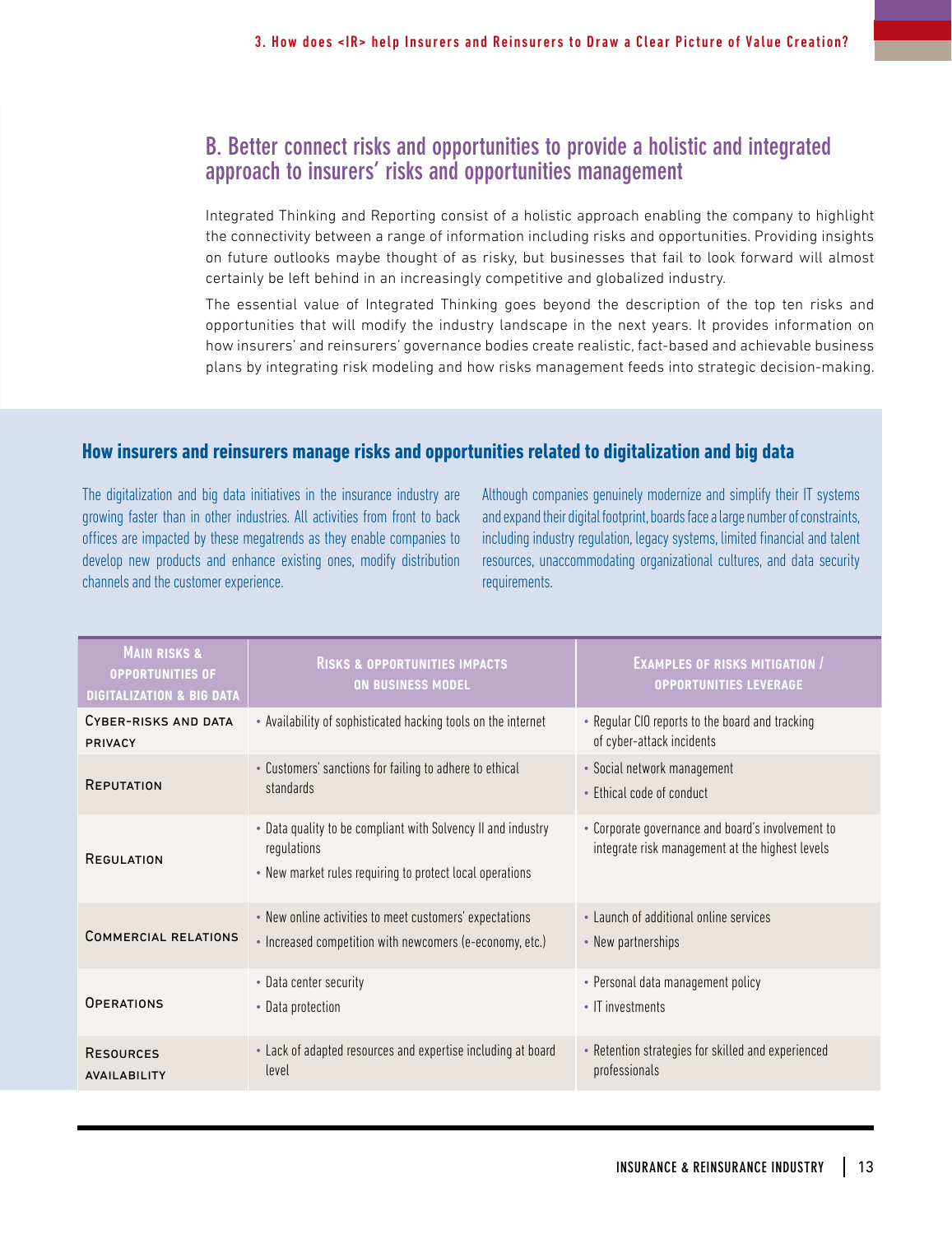## C. Feature efficient capital allocation decisions

The International <IR> Framework describes the capitals as the resources and relationships that the company uses or affects. These are split into six categories: financial, manufactured, human, intellectual, natural and social & relationship.

Insurers and reinsurers can be seen as very different collections of physical and intangible assets and capabilities (housing, financial assets and investments, online service offerings, client database, engaged employees, suppliers and partners, etc.). Therefore continuous access to material resources determines the capacity of the company to maintain its business model and to ensure its future development.

But resources cannot be evaluated in isolation, because their value is determined by the interplay with market needs and forces. Looking at financial capital, continuing volatility in the global financial markets and difficult economic conditions in certain regions as well as continuing concerns over certain sovereign debts and the Euro may materially and adversely affect insurers' businesses.

In the insurance context, financial, human and intellectual resources are probably the most material capitals and in an Integrated Report, insurers and reinsurers can detail their resource allocation decisions and the strategies the management has developed to address future resources scarcity.

#### **How can digitalization and big data challenges be connected to capitals and stakeholders**

The following table provides a representation using this resources-based approach applied to the example of digitalization and big data included in sections III A and B:

| <b>CAPITALS</b>                            | HOW CAN COMPANIES UNDERTAKE THE CHALLENGES? WHAT<br>OPPORTUNITIES ARE LINKED TO THE CHALLENGES?                                                                                                           | <b>IMPACTED</b><br><b>STAKEHOLDERS</b>                   |
|--------------------------------------------|-----------------------------------------------------------------------------------------------------------------------------------------------------------------------------------------------------------|----------------------------------------------------------|
| <b>FINANCIAL</b>                           | • Internal investment in IT (software, hardware, data centers)<br>• Exploitation of big data to improve financial models (reserves)<br>• Investments in digital and IT sector                             | • Clients<br>• Employees<br>• Investors<br>• Suppliers   |
| <b>INTELLECTUAL</b>                        | • Development of new softwares<br>• Exploitation of big data to improve commercial offer, pricing and market segmentation<br>• Use of IT for specific tasks (identify fraud, understand customer's needs) | • Clients<br>• Employees and sales forces<br>• Investors |
| <b>HUMAN</b>                               | • Improvement in productivity with an efficient use of data management<br>• Management of data (input/output, etc.)<br>• Communication inside the company through digital networks                        | • Employees                                              |
| <b>SOCIAL &amp;</b><br><b>RELATIONSHIP</b> | • Creation of a web communication between customers and insurers                                                                                                                                          | • Clients<br>• Employees and sales forces                |
| <b>MANUFACTURED</b>                        | • Use and administration of efficient data centers<br>• Provide high quality hardware (computer and smartphone) to key employees                                                                          | • Employees                                              |
| <b>NATURAL</b>                             | • Optimal use of energy resources                                                                                                                                                                         | • Communities                                            |

The risks listed above might not be material at global level but are indicated as an example for digitalization.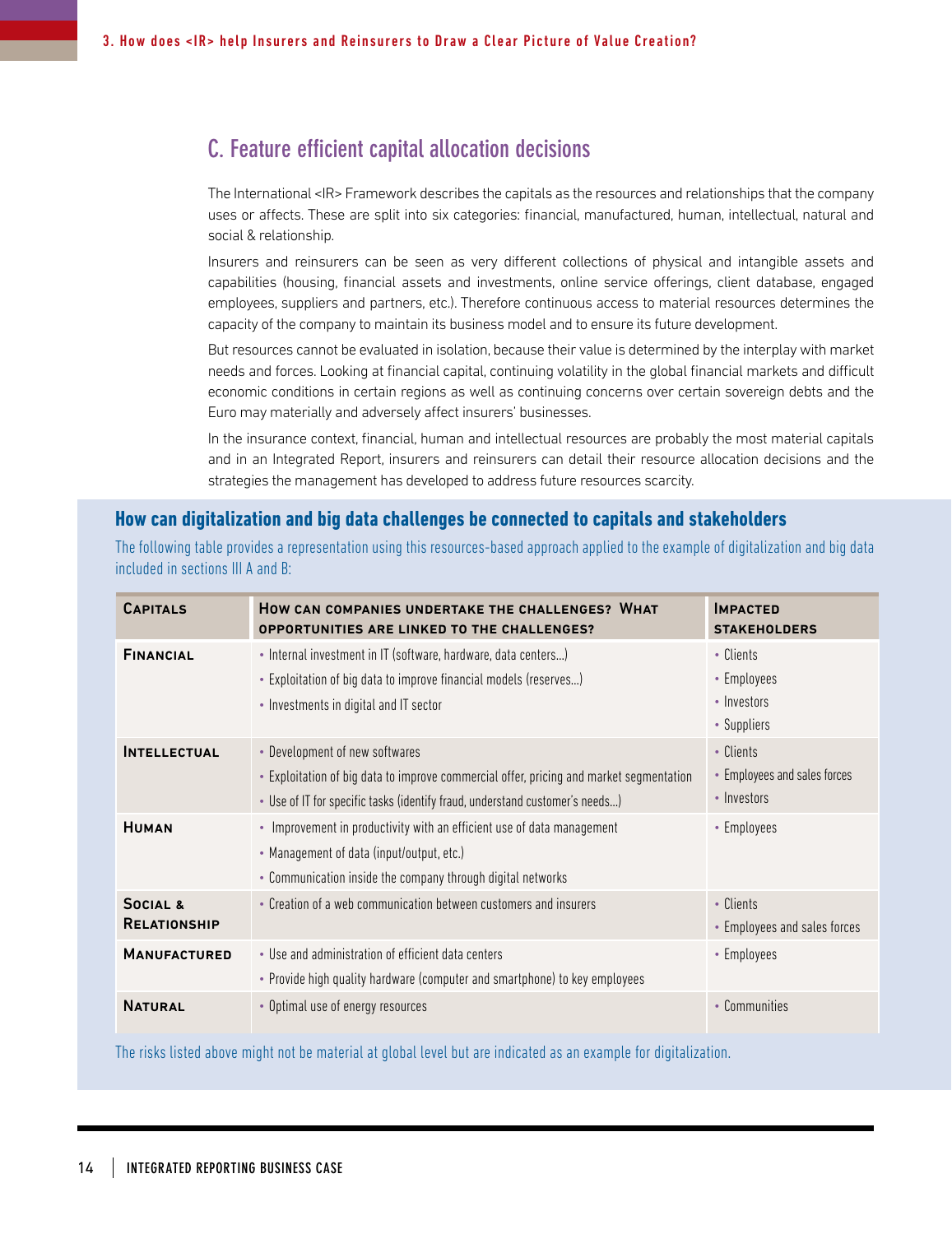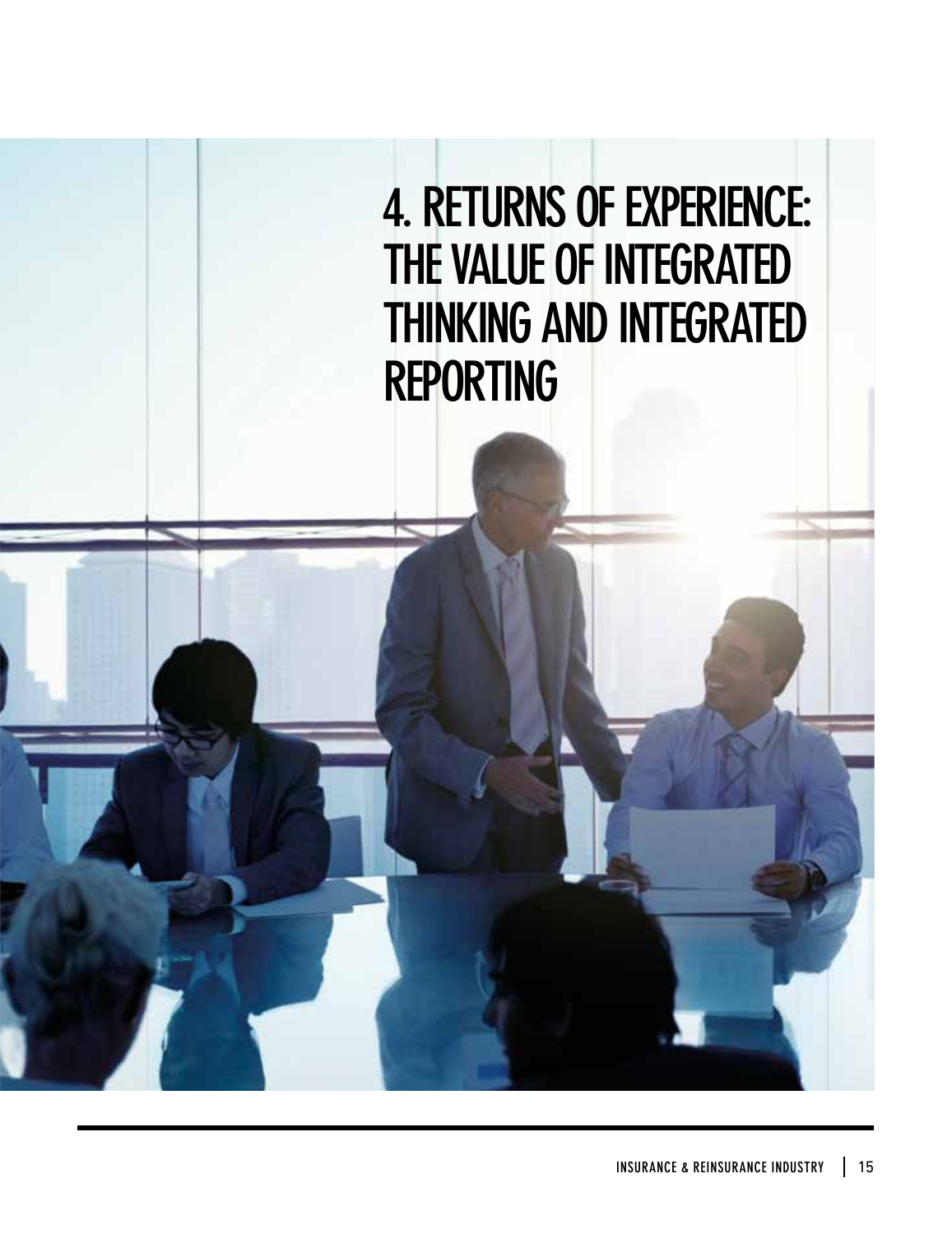

## A. AEGON Integrated Reporting journey: already working on its fourth Integrated report

Aegon provides insurance, pensions and asset management in more than 25 countries. Listed on the Amsterdam and New York stock exchanges, Aegon is now working on its fourth Integrated Report, to be published in March 2015.

#### In the case of AEGON, how does Integrated Reporting <IR> differ from traditional corporate reporting?

<IR> is not only about reporting on financial performance: Aegon's Integrated Review contains information on all the capitals material to its business. This approach provides a better, more complete picture of the company – not only how its businesses are managed, but also its performance as an employer, investor, business partner and contributor to society. In its reporting, Aegon explains how non-financial factors, such as employee engagement or levels of customer service, affect the company's overall financial performance.

#### Why did AEGON decide to move towards <IR>?

A few years ago, Aegon's Finance department wanted, for efficiency reasons, to combine the company's two main regulatory documents: its Annual Report, which is filed under Dutch regulations and Aegon's Form 20F, a requirement of the company's listing on the New York Stock Exchange. This opened up an opportunity to modernize Aegon's overall corporate reporting and to start combining aspects of the company's financial and non-financial reporting.

As a concept, Integrated Reporting and the GRI's basic reporting principles fit perfectly with the kind of reporting Aegon wants to achieve: a concise, accurate and balanced report integrating both financial and non-financial information.

#### To what extent does AEGON benefit from <IR>?

The added value of <IR> goes beyond reporting: it is all about Integrated Thinking and connectivity. Five years ago, Aegon's report disclosed financial and non-financial performance separately, which at the time reflected the company's internal organization. By implementing <IR>, Aegon has started to look at performance as a whole in the context of all the capitals, and has increased the 'inter-connectedness' of its reporting. In the company's 2013 Review, Aegon looked in more detail at its value chain – more specifically, how the company uses capital and talent to help its customers secure a better financial future; the company also integrated data on its businesses, people and communities.

#### What changes has AEGON seen as a result of publishing an Integrated Report?

Aegon's report focuses on stakeholder expectations and material issues. As a result, the company's reporting has become more relevant to its stakeholders, providing the basis for a much more constructive dialogue. At the same time, senior management has become more engaged in the reporting process, which strengthens the overall credibility of the company's message, both externally and internally.

#### AEGON is clearly a pioneer. What remains to be done?

Aegon's aim is to improve its reporting every year, whether by extending its scope or by focusing more on the link between key industry trends and strategic decisions. It is worth remembering that a report reflects the company's structure: if the "thinking" is not properly integrated, reporting cannot be integrated. Of course, there are still improvements to be made. Aegon wants to go further and become even more integrated in its thinking and decision-making. Ultimately, the company believes the more joined-up its analysis, the better its reporting will be.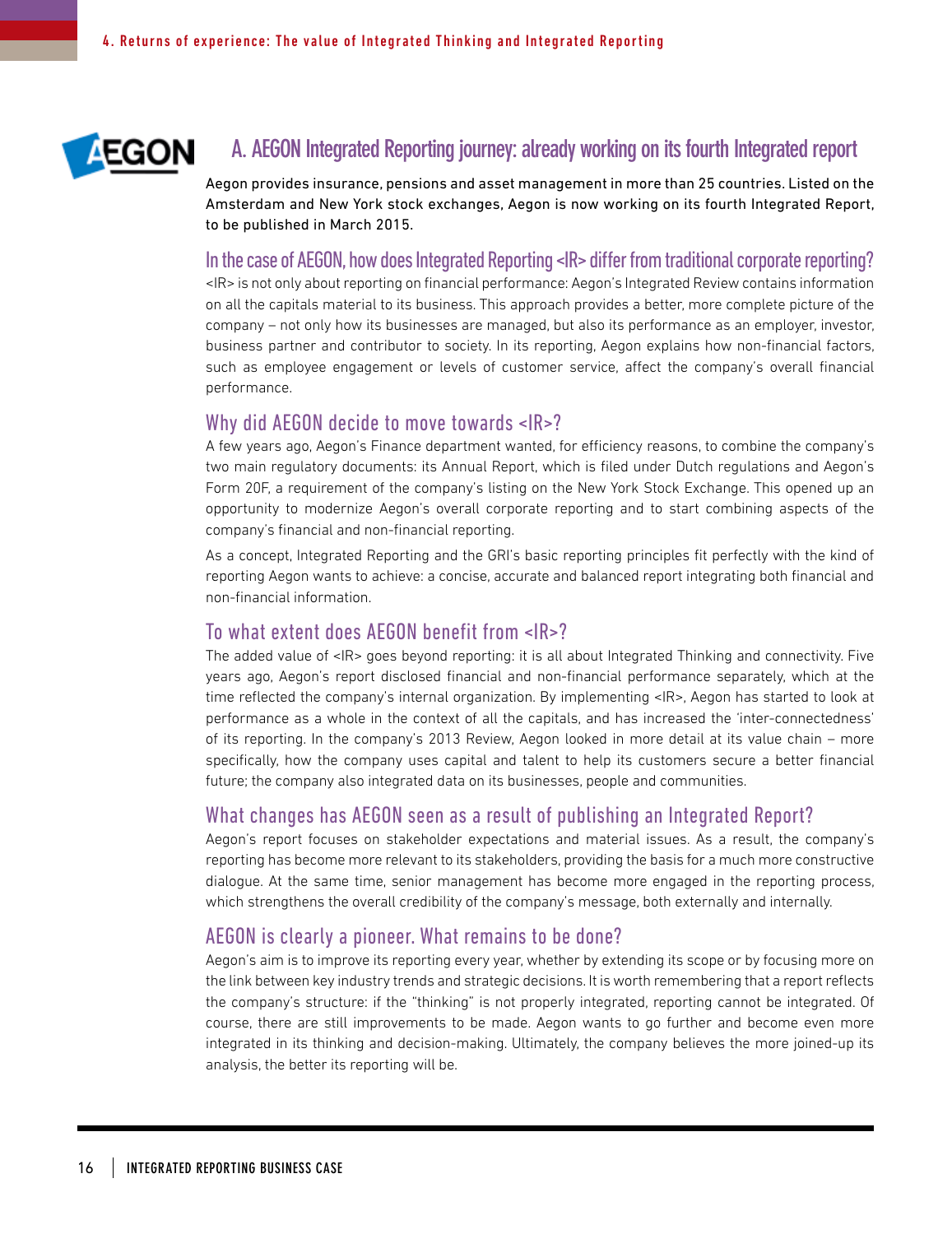

# B. GENERALI Integrated Reporting journey: Integrated Thinking as an objective

The Generali Group, an international insurance group based in Italy, is a pioneer in implementing Integrated Reporting. On top of its 2013 annual report published in accordance with the International <IR> Framework, the insurer is also implementing Integrated Reporting within its organization.

How is Integrated Reporting a specific approach? Why is it different from usual financial reporting practices?

Adopting Integrated Reporting is a big step towards efficiency and transparency: it is not simply a better report integrating all material information, it is the result of a long journey towards a more integrated way of doing business. In the case of Generali, this journey started thanks to the curiosity of its Board of Directors, who sponsored a medium-term project named 'Corporate Reporting Evolution'.

#### How do you manage the implementation of <IR> and what are the main outputs?

The first output of this project was in 2013 the first Annual Integrated Report of the Generali Group, in accordance with both regulatory requirements and the International <IR> Framework. One of the aims was to make all Generali's communications not only more integrated, but also more concise and effective.

Our 2014 external interim reports is a concrete example: one single document was prepared and disclosed as the press release and the interim management report were merged. Specifically, in the quarterly 2014 disclosure document was made up of 15 pages compared to around 110 pages in 2013. Thus, whilst maintaining the same quantitative information and in accordance with the law and regulatory requirements, the Generali Group improved the usability of information for its stakeholders.

Generali has also been a pioneer in implementing Integrated Reporting within the Group, starting from the department Group Integrated Reporting & CFO Hub in the Head Office. Actually, similar concepts to those embedded in the International <IR> Framework are used in that department to drive a more transparent communication on value creation, thus improving the team engagement. Our internal Integrated Report is a 20 pages document in which employees can find material contents such as the department mission, organization, strategic targets and performance. This experience is particularly important because it shows that event administrative department can benefit from this new philosophy and it allows also the measurement of the contribution of a specific department/BU to the value creation process.

#### Can you define specific outcomes for GENERALI?

Since stakeholders' expectations are even higher and the audience is becoming broader, this new type of report is necessary to effectively communicate the Generali value creation story. Integrated Reporting has impacted Generali itself and improved external stakeholders' perception: they can now better assess our financial performance which is explicitly connected to our business model and strategy. Generali also improved the connectivity between strategic initiatives, performance and related key stakeholders, thus improving the value of the report as an information resource. More generally, thanks to the Integrated Thinking approach, the strategic targets are well shared and rooted in all the different Head Office departments: all of them are now aware of the importance and consequences of their work for Generali. These changes have also led to improved internal communication at all levels.

#### Could you share some key factors of success?

First, implementing <IR> requires a strong commitment from the board and the management. Even if Generali is at an earlier stage of its journey, the benefits already outweigh the costs. Convinced by the added value of Integrated Reporting, Generali is committed to spread the <IR> approach externally with regulators, other insurance companies and academia. As it is an iterative approach, the sooner you involve key stakeholders in your journey, the better they understand your approach and also add value. In conclusion, <IR> is a new way to improve the professional and personal life of Generali employees.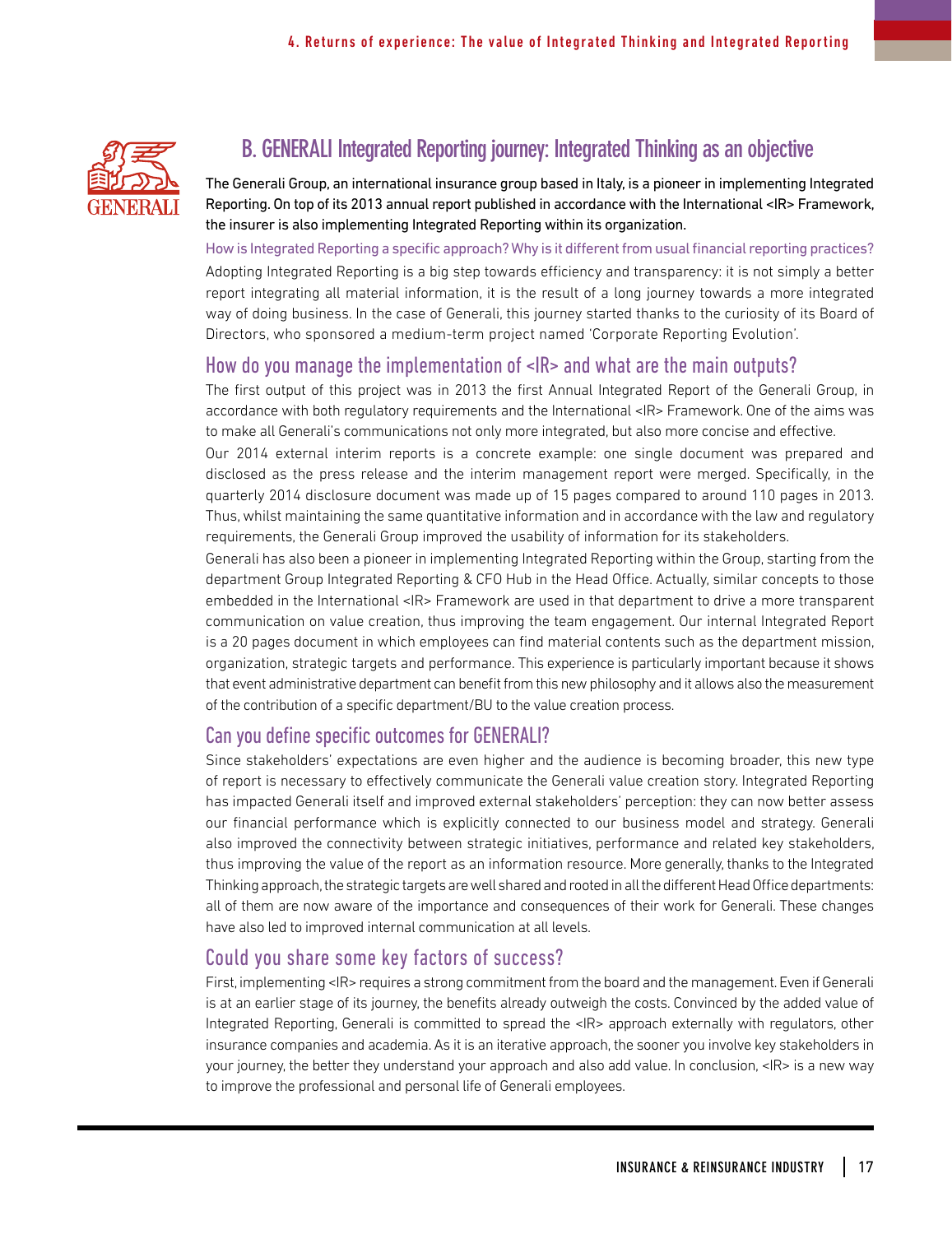# 5. <IR> INSURANCE NETWORK

## A. <IR> Insurance Network participants

The <IR> Insurance Network includes the following participants:

- Aegon Mazars
- •ANIA •Munich Re
- 
- •AXA Old Mutual
- Discovery The Dai-ichi Life
	-
- 
- •Generali Unipol Gruppo Finanziaro
- •Mapfre

## B. Links to insurers and reinsurers' reports

**Aegon:** http://www.aegon.com/2014review

**AXA:** http://www.axa.com/fr/investisseurs/resultatsrapports/

**Discovery:** https://www.discovery.co.za/portal/individual/corporate-view-content?corporateNodeN ame=investor-annual-report

**Generali:** http://www.generali.com/Generali-Group/Investor-Relations/integrated-report/

**Old Mutual:** http://www.oldmutual.com/ir/reporting-centre.jsp

**The Dai-ichi Life Insurance Company, Limited:** http://www.dai-ichi-life.co.jp/english/investor/ financial/annual\_report/index.html

## C. Contact details

- For further information on <IR> Insurance Network, please contact Coralie Chanu at Mazars: coralie.chanu@mazars.fr or Nick Landrot at Consultland: nick.landrot@consultland.fr
- For organizations that are interested in participating in the global <IR> Business Network, please read further information at http://www.theiirc.org/ or contact Henning Drager: henning.drager@theiirc.org
- You will find the complete document developed by the IIRC, the International <IR> Framework, at the following link: http://www.theiirc.org/international-ir-framework/
- Further information is available on IIRC website: http://www.theiirc.org/
- For more information, please contact: info@theiirc.org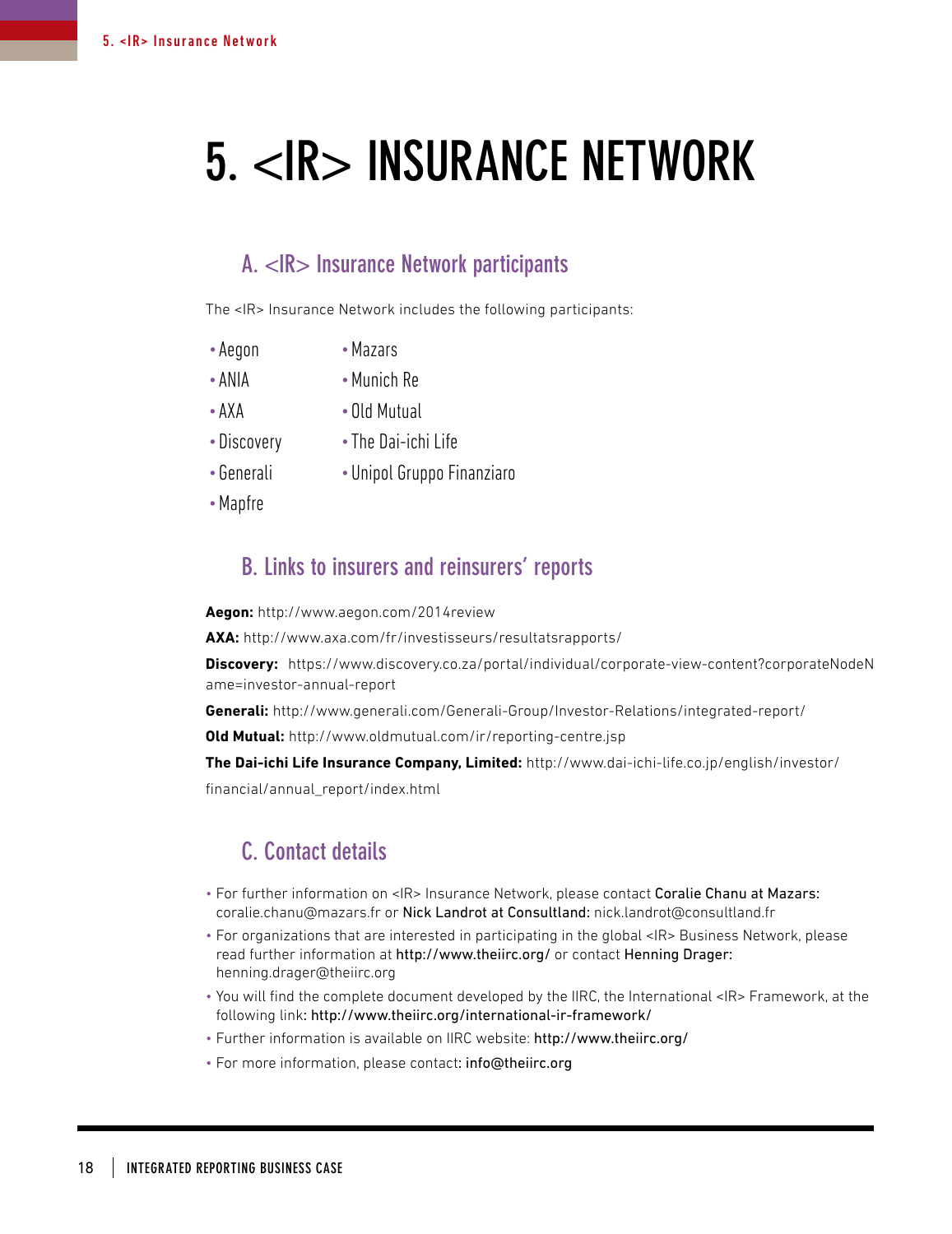# APPENDICES

## A. Main definitions

- **•Integrated Reporting:** a process, founded on Integrated Thinking that results in a periodic integrated report by an organization about value creation over time and related communications regarding aspects of value creation.
- **•Integrated Thinking:** he active consideration by an organization of the relationships between its various operating and functional units and the capitals that the organization uses or affects.
- **Business Model:** an organization's system of transforming inputs, through its business activities, into outputs and outcomes that aims to fulfil the organization's strategic purposes and create value over the short, medium and long-term.
- **•Integrated Report:** a concise communication about how an organazation's strategy, governance, performance and propects, in the context of its external environment, lead to the creation of value over the short, medium and long-term.

## B. Mazars Annual Report

•Mazars Annual Report, realized in accordance with the International <IR> Framework is available at: http://www.mazars.com/Home/News/Our-publications/Annual-reports/Mazars-2013-2014-Group-Annual-Report